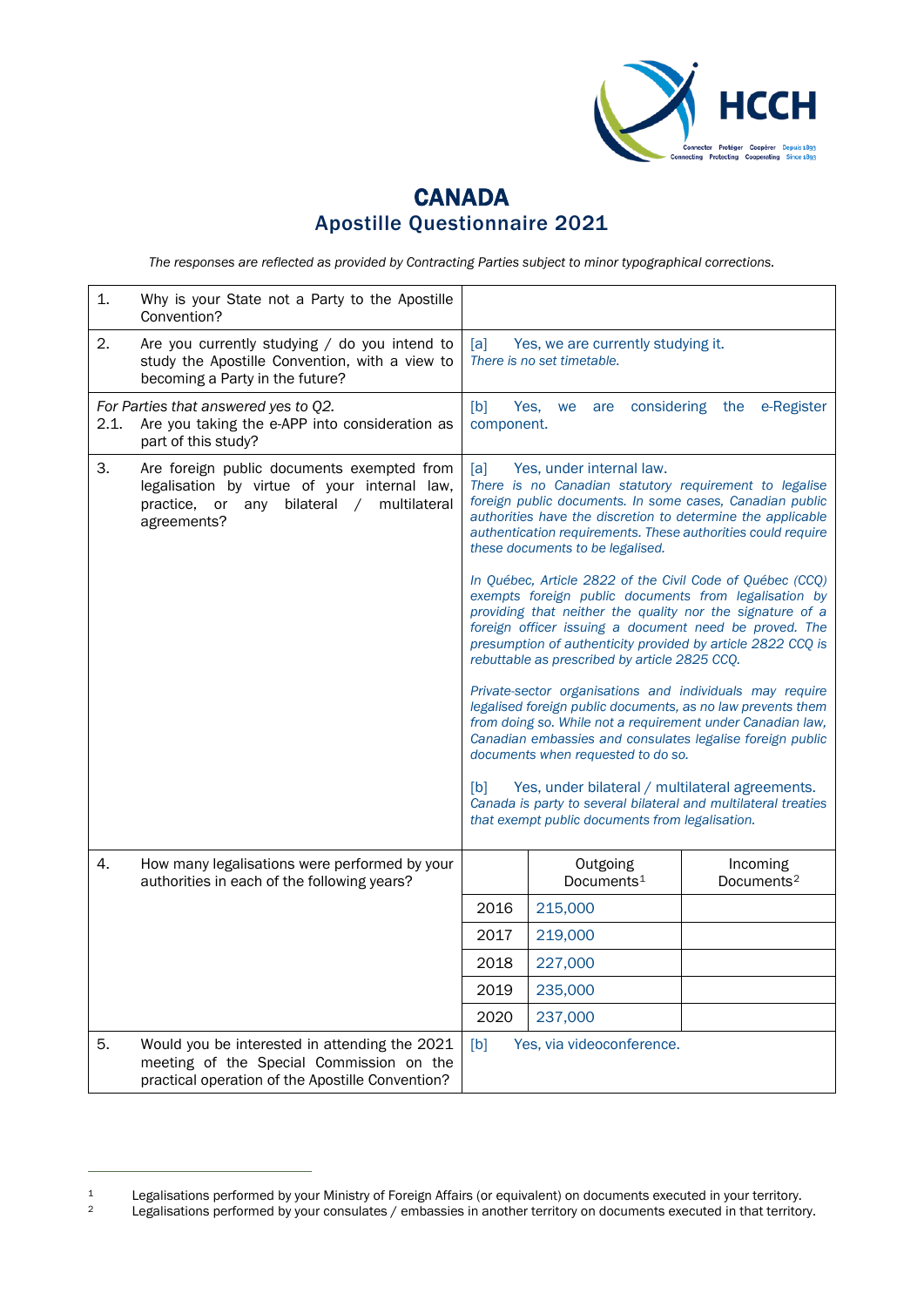| 6.<br>Are there any specific topics or practical issues<br>that you would like discussed at the 2021<br>Special Commission?<br>If yes, would you like your answer to this question to be<br>published without reference to your authority or State? | [a]<br>Yes.<br>1.<br>Notarized private documents:<br>It would be useful to get an overview of the practice<br>of Competent Authorities (CAs) with respect to<br>apostille requests for notarized private documents<br>when the content of the private documents is<br>offensive or misleading (e.g. a fake university<br>diploma). We understand that this is addressed at<br>para. 185 of the Handbook but would appreciate a<br>more detailed discussion on the practice of CAs in<br>this regard.<br>It would be useful to get an overview of the practice<br>$\bullet$<br>of CAs regarding the affixing of an apostille to a<br>public document such as a notarized document on<br>top of a bundle of documents.                                                                                                                                                                                                                                                                         |
|-----------------------------------------------------------------------------------------------------------------------------------------------------------------------------------------------------------------------------------------------------|----------------------------------------------------------------------------------------------------------------------------------------------------------------------------------------------------------------------------------------------------------------------------------------------------------------------------------------------------------------------------------------------------------------------------------------------------------------------------------------------------------------------------------------------------------------------------------------------------------------------------------------------------------------------------------------------------------------------------------------------------------------------------------------------------------------------------------------------------------------------------------------------------------------------------------------------------------------------------------------------|
|                                                                                                                                                                                                                                                     | Fraud detection: We would be interested in learning<br>2.<br>about measures put in place by CAs for fraud prevention<br>and detection. We are aware that some CAs require<br>some categories of public documents that are subject to<br>an apostille request to be received directly from their<br>issuer (e.g. a university diploma is sent to the CA by the<br>institution, a notarized document is sent directly to the<br>CA by the notary, etc.). We are interested in a discussion<br>on this practice and whether it has proved useful in<br>fraud prevention.                                                                                                                                                                                                                                                                                                                                                                                                                        |
|                                                                                                                                                                                                                                                     | 3.<br><b>Electronic Public Documents:</b><br>It would be useful to get an overview of intake<br>$\bullet$<br>requirements for electronic public documents for<br>which paper-based or electronic apostilles are<br>requested (e.g. Do CAs accept documents<br>submitted electronically by persons requesting<br>apostilles? Do CAs accept print-outs of these<br>documents for the purpose of providing a paper<br>apostille? Do CAs require that these documents to<br>be submitted electronically directly by their<br><i>issuers?).</i><br>How do CAs collect digital signatures and seals for<br>input in their database of sample signatures/seals?<br>How do CAs confirm the authenticity of signatures<br>$\bullet$<br>appearing on electronic public documents if these<br>signatures are in a format other than a digital image<br>of a handwritten signature?<br>What are the security challenges, if any,<br>encountered by CAs when dealing with electronic<br>public documents? |
|                                                                                                                                                                                                                                                     | Changes and transformation brought forth by COVID in<br>4.<br>terms of e.g.:<br>Counter service.<br>Remote work arrangements,<br>resiliency<br>and<br>$\bullet$<br><b>Business Continuity Plans.</b>                                                                                                                                                                                                                                                                                                                                                                                                                                                                                                                                                                                                                                                                                                                                                                                         |
|                                                                                                                                                                                                                                                     | Environmental footprint reduction initiatives: We would<br>5.<br>be interested in learning about initiatives by CAs to<br>reduce the environmental footprint of their service.                                                                                                                                                                                                                                                                                                                                                                                                                                                                                                                                                                                                                                                                                                                                                                                                               |
|                                                                                                                                                                                                                                                     | Communications Amongst CAs: Discuss how to better<br>6.<br>establish channels of communications among CAs to<br>facilitate operational enquires or development of<br>uniform practices.                                                                                                                                                                                                                                                                                                                                                                                                                                                                                                                                                                                                                                                                                                                                                                                                      |
| 7.<br>Do you have any suggestions that could assist in<br>the promotion, implementation, or operation of<br>the Apostille Convention?                                                                                                               | [b]<br>No.                                                                                                                                                                                                                                                                                                                                                                                                                                                                                                                                                                                                                                                                                                                                                                                                                                                                                                                                                                                   |
| If yes, would you like your answer to this question to be<br>published without reference to your authority or State?                                                                                                                                |                                                                                                                                                                                                                                                                                                                                                                                                                                                                                                                                                                                                                                                                                                                                                                                                                                                                                                                                                                                              |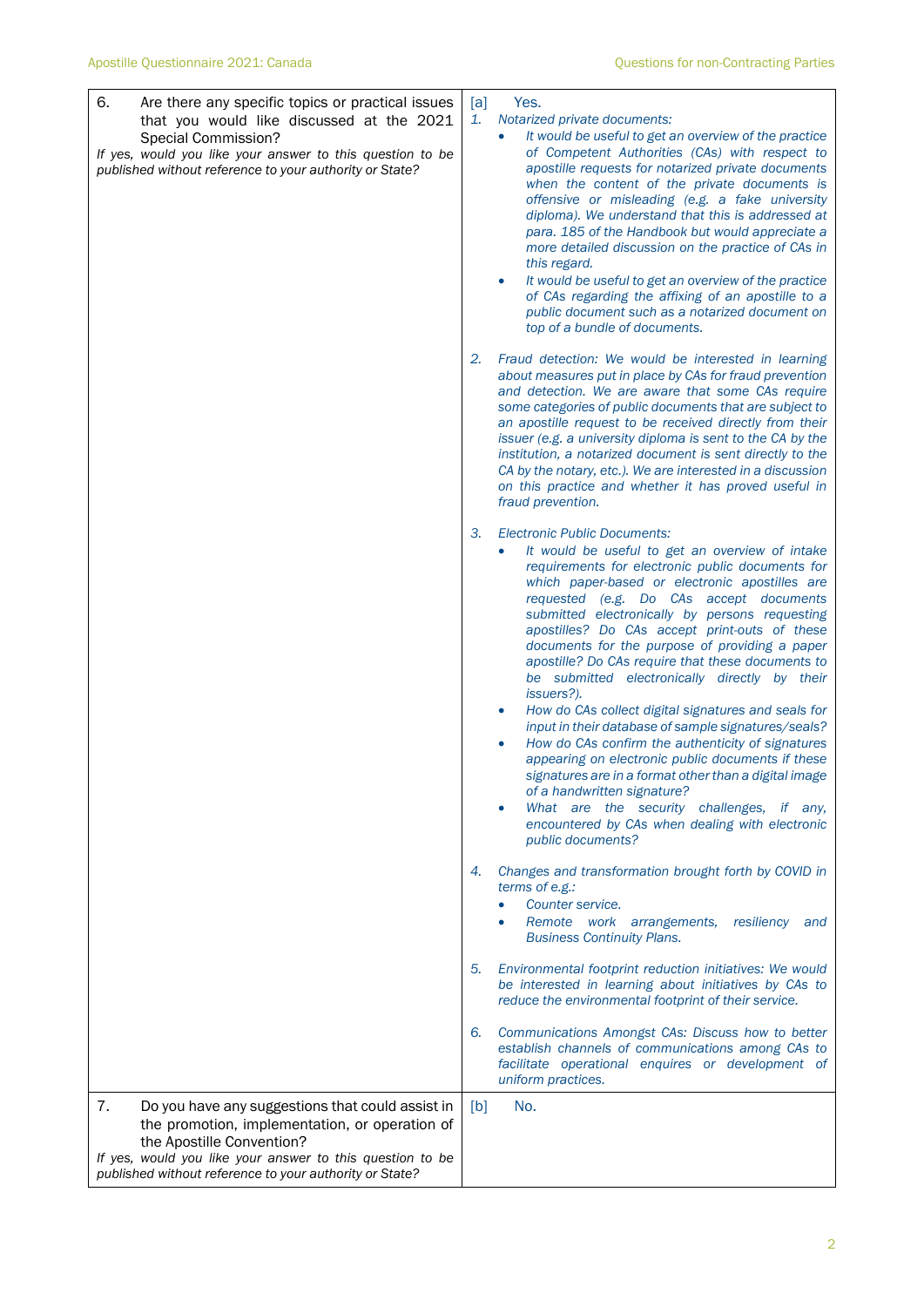| 8.  | Would you be interested in attending the 12 <sup>th</sup><br>International Forum on the e-APP (to be held in<br>conjunction with the meeting of the Special<br>Commission)?                                                                                                                                                                                                                                                                                                                                                                               | [b]                   | Yes, via videoconference.                                                                                                                                                                                                                                                                                                                                                                                                                                                    |
|-----|-----------------------------------------------------------------------------------------------------------------------------------------------------------------------------------------------------------------------------------------------------------------------------------------------------------------------------------------------------------------------------------------------------------------------------------------------------------------------------------------------------------------------------------------------------------|-----------------------|------------------------------------------------------------------------------------------------------------------------------------------------------------------------------------------------------------------------------------------------------------------------------------------------------------------------------------------------------------------------------------------------------------------------------------------------------------------------------|
| 9.  | Are there any specific topics or practical issues<br>that you would like discussed at the e-APP<br>Forum?<br>If yes, would you like your answer to this question to be<br>published without reference to your authority or State?                                                                                                                                                                                                                                                                                                                         | [a]<br>$\bullet$<br>۰ | Yes.<br>Please see answer to question 6 under "Electronic"<br><b>Public Documents"</b><br>It would be useful to get an overview of the array of<br>options available for apostille requests on electronic<br>public documents including, but not limited to: intake of<br>electronic public documents, validation of digital<br>signatures and seals, issuance of electronic apostilles<br>and use of an electronic seal to complete item 9 of the<br>Apostille certificate. |
| 10. | The Permanent Bureau is in the process of<br>drafting a $2nd$ edition of the Apostille Handbook.<br>Are there any specific topics, suggestions for<br>presentation or formatting, or any other<br>proposals for inclusion?<br>Please note that answers to this question will not be<br>incorporated into the first draft of the 2 <sup>nd</sup> edition.<br>The PB will take them into account in preparing<br>subsequent drafts.<br>If yes, would you like your answer to this question to be<br>published without reference to your authority or State? | Tal I                 | Yes.<br>Please see answers to questions 6 and 9.                                                                                                                                                                                                                                                                                                                                                                                                                             |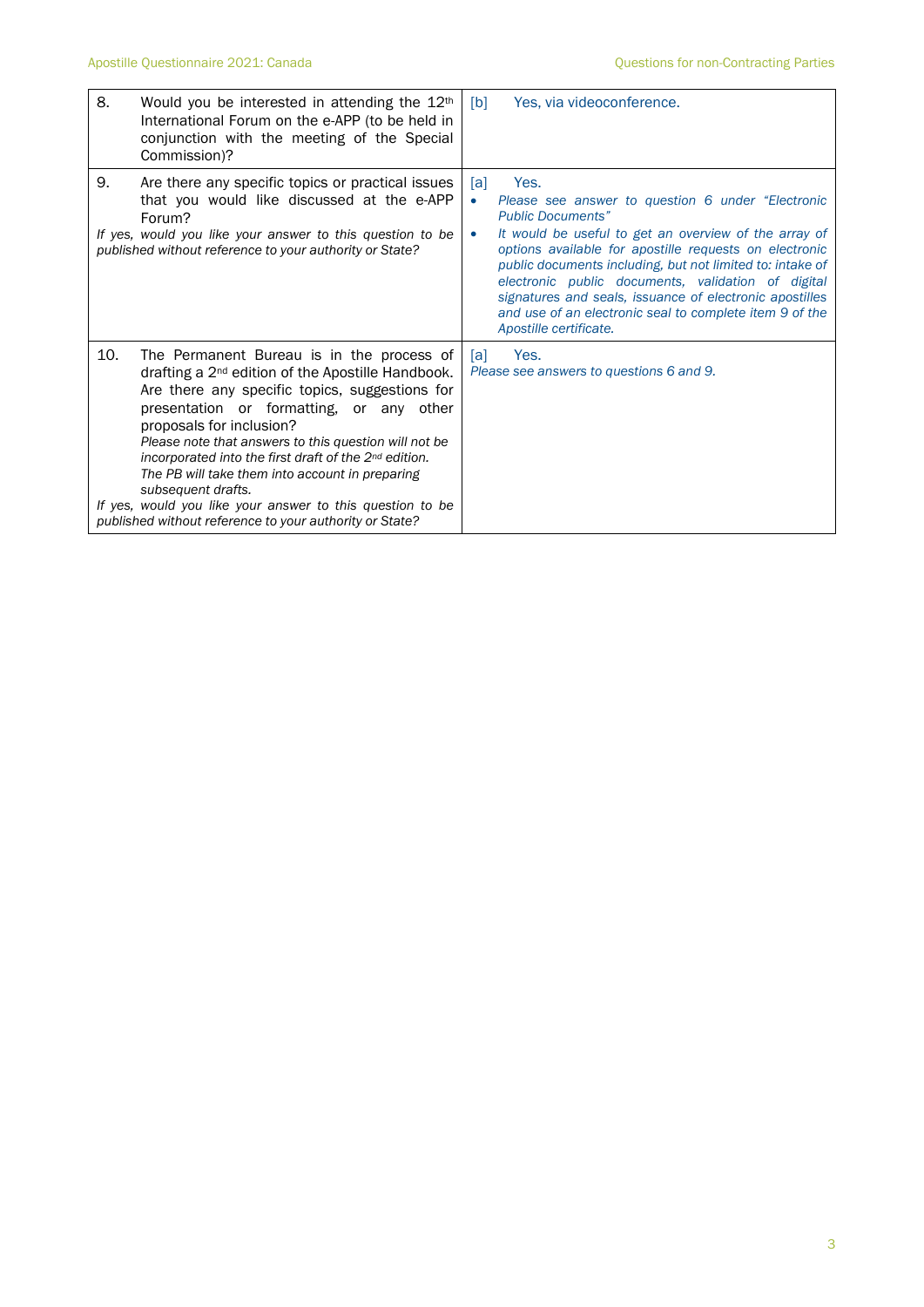

## **CANADA** Questionnaire Apostille 2021

Les réponses sont reproduites telles qu'elles ont été fournies par les Parties contractantes, sous réserve de corrections *typographiques mineures.*

<span id="page-3-0"></span>

| 1.                                                                                                                                            | Pourquoi votre État n'est-il pas Partie à la<br><b>Convention Apostille?</b>                                                                                                   |                                                                                                                                                                                                                                                                                                                                                                                                                                                                                                                                                                                                                                                                                                                                                                                                                                                                                                                                                                                                  |                                                                                                                                                                                                                                                                                                         |                                    |
|-----------------------------------------------------------------------------------------------------------------------------------------------|--------------------------------------------------------------------------------------------------------------------------------------------------------------------------------|--------------------------------------------------------------------------------------------------------------------------------------------------------------------------------------------------------------------------------------------------------------------------------------------------------------------------------------------------------------------------------------------------------------------------------------------------------------------------------------------------------------------------------------------------------------------------------------------------------------------------------------------------------------------------------------------------------------------------------------------------------------------------------------------------------------------------------------------------------------------------------------------------------------------------------------------------------------------------------------------------|---------------------------------------------------------------------------------------------------------------------------------------------------------------------------------------------------------------------------------------------------------------------------------------------------------|------------------------------------|
| 2.                                                                                                                                            | Étudiez-vous / avez-vous l'intention d'étudier la<br>Convention Apostille, en vue de devenir Partie à<br>l'avenir?                                                             | [a]                                                                                                                                                                                                                                                                                                                                                                                                                                                                                                                                                                                                                                                                                                                                                                                                                                                                                                                                                                                              | Oui, nous sommes actuellement en train de<br>l'étudier.<br>La date prévue d'adhésion n'est pas encore déterminée.                                                                                                                                                                                       |                                    |
| Pour les Parties ayant répondu par l'affirmative à la<br>question 2.<br>2.1.<br>Tenez-vous compte de l'e-APP dans le cadre de<br>cette étude? |                                                                                                                                                                                | [b]                                                                                                                                                                                                                                                                                                                                                                                                                                                                                                                                                                                                                                                                                                                                                                                                                                                                                                                                                                                              | Oui, nous envisageons la composante<br>« e-Registre ».                                                                                                                                                                                                                                                  |                                    |
| 3.                                                                                                                                            | Les actes publics étrangers sont-ils exemptés<br>de légalisation en vertu du droit interne de<br>votre État, de votre pratique ou de tout accord<br>bilatéral / multilatéral ? | [a]<br>Oui, en vertu du droit interne.<br>Les lois au Canada n'exigent pas la légalisation des actes<br>publics étrangers. Dans certains cas, les autorités publiques<br>ont la discrétion de décider les exigences d'authentification<br>applicables aux actes publics étrangers. Ces autorités<br>pourraient exiger que ces actes soient légalisés.<br>Au Québec, l'article 2822 du Code Civil du Québec (""CCQ""),<br>dispense les actes publics étrangers de légalisation en<br>prévoyant qu'il n'est pas nécessaire de prouver la qualité ou<br>la signature d'un officier étranger duquel émane un tel acte.<br>La présomption d'authenticité prévue à l'article 2822 CCQ<br>est toutefois réfragable en vertu de l'article 2825 CCQ.<br>Hormis au Québec, les particuliers et les organismes privés<br>qui transigent au Canada peuvent exiger la légalisation des<br>actes publics étrangers puisque aucune loi ne les en<br>empêche. Bien qu'il n'existe pas d'exigence de légalisation |                                                                                                                                                                                                                                                                                                         |                                    |
|                                                                                                                                               |                                                                                                                                                                                | demande.<br>[b]                                                                                                                                                                                                                                                                                                                                                                                                                                                                                                                                                                                                                                                                                                                                                                                                                                                                                                                                                                                  | en droit canadien, les ambassades et les consulats<br>canadiens légalisent les actes publics étrangers sur<br>Oui, dans le cadre d'accords<br>bilatéraux / multilatéraux.<br>Le Canada est partie à plusieurs traités multilatéraux et<br>bilatéraux qui exemptent les actes publics de la légalisation |                                    |
| 4.                                                                                                                                            | Combien de légalisations ont été effectuées par<br>vos autorités au cours de chacune des années<br>suivantes?                                                                  |                                                                                                                                                                                                                                                                                                                                                                                                                                                                                                                                                                                                                                                                                                                                                                                                                                                                                                                                                                                                  | Documents<br>sortants <sup>3</sup>                                                                                                                                                                                                                                                                      | Documents<br>entrants <sup>4</sup> |
|                                                                                                                                               |                                                                                                                                                                                | 2016                                                                                                                                                                                                                                                                                                                                                                                                                                                                                                                                                                                                                                                                                                                                                                                                                                                                                                                                                                                             | 215,000                                                                                                                                                                                                                                                                                                 |                                    |
|                                                                                                                                               |                                                                                                                                                                                | 2017                                                                                                                                                                                                                                                                                                                                                                                                                                                                                                                                                                                                                                                                                                                                                                                                                                                                                                                                                                                             | 219,000                                                                                                                                                                                                                                                                                                 |                                    |
|                                                                                                                                               |                                                                                                                                                                                | 2018                                                                                                                                                                                                                                                                                                                                                                                                                                                                                                                                                                                                                                                                                                                                                                                                                                                                                                                                                                                             | 227,000                                                                                                                                                                                                                                                                                                 |                                    |
|                                                                                                                                               |                                                                                                                                                                                | 2019                                                                                                                                                                                                                                                                                                                                                                                                                                                                                                                                                                                                                                                                                                                                                                                                                                                                                                                                                                                             | 235,000                                                                                                                                                                                                                                                                                                 |                                    |
|                                                                                                                                               |                                                                                                                                                                                | 2020                                                                                                                                                                                                                                                                                                                                                                                                                                                                                                                                                                                                                                                                                                                                                                                                                                                                                                                                                                                             | 237,000                                                                                                                                                                                                                                                                                                 |                                    |

<span id="page-3-1"></span><sup>&</sup>lt;sup>3</sup> Légalisations effectuées par le ministère des Affaires étrangères de votre État (ou équivalent) sur des documents établis sur votre territoire.

<span id="page-3-2"></span><sup>4</sup> Légalisations effectuées par vos consulats / ambassades sur un autre territoire pour des documents établis au sein de ce territoire.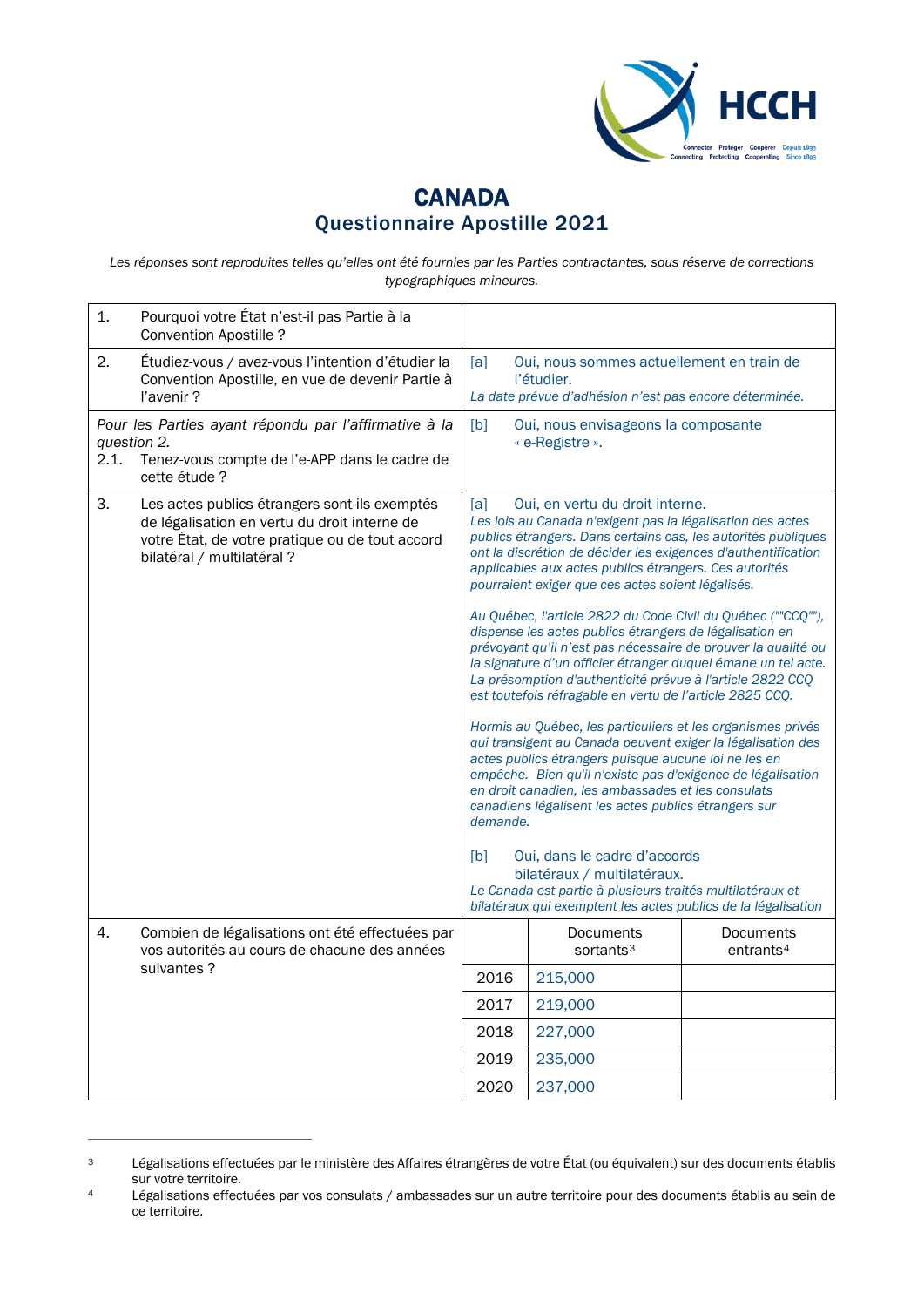| 5.<br>Souhaiteriez-vous participer à la réunion de la<br>Commission spéciale de 2021 sur le<br>fonctionnement pratique de la Convention<br>Apostille?                                                                                                                                                          | Oui, par vidéoconférence.<br>[b]                                                                                                                                                                                                                                                                                                                                                                                                                                                                                                                                                                                                                                                                                                                                                                                                                                                                                                                                                                                                                                                                                                                                                                                                                                                     |
|----------------------------------------------------------------------------------------------------------------------------------------------------------------------------------------------------------------------------------------------------------------------------------------------------------------|--------------------------------------------------------------------------------------------------------------------------------------------------------------------------------------------------------------------------------------------------------------------------------------------------------------------------------------------------------------------------------------------------------------------------------------------------------------------------------------------------------------------------------------------------------------------------------------------------------------------------------------------------------------------------------------------------------------------------------------------------------------------------------------------------------------------------------------------------------------------------------------------------------------------------------------------------------------------------------------------------------------------------------------------------------------------------------------------------------------------------------------------------------------------------------------------------------------------------------------------------------------------------------------|
| 6.<br>Existe-t-il des sujets spécifiques ou des<br>questions pratiques que vous aimeriez voir<br>abordés lors de la réunion de la Commission<br>spéciale de 2021 ?<br>Si oui, souhaitez-vous que votre réponse à cette question soit<br>publiée sans que votre autorité ou votre État ne soient<br>mentionnés? | [a]<br>Oui.<br>Actes privés notariés :<br>1.<br>Il serait utile d'avoir une vue d'ensemble de la<br>$\bullet$<br>pratique des autorités compétentes (AC) en ce qui<br>concerne les demandes d'apostille pour les actes<br>privés notariés lorsque le contenu des actes privés<br>est offensant ou trompeur (par exemple, un faux<br>diplôme universitaire). Nous comprenons que<br>cette question est abordée au par. 185 du<br>Manuel, mais nous apprécierions une discussion<br>plus approfondit sur la pratique des AC à cet<br>égard.<br>Il serait utile d'avoir une vue d'ensemble de la<br>$\bullet$<br>pratique des AC concernant l'apposition d'une<br>apostille sur un acte public tel qu'un acte notarié<br>qui figure par-dessus une liasse de documents.                                                                                                                                                                                                                                                                                                                                                                                                                                                                                                                 |
|                                                                                                                                                                                                                                                                                                                | 2.<br>Détection des fraudes : Il serait utile d'avoir une vue<br>d'ensemble des mesures mises en place par les AC<br>pour la prévention et la détection de la fraude. Nous<br>savons que certaines AC exigent que certaines<br>catégories d'actes publics faisant l'objet d'une<br>demande d'apostille soient reçues directement de<br>l'autorité qui a délivré l'acte (par exemple, un<br>diplôme universitaire est envoyé à l'AC par<br>l'institution, un acte notarié est envoyé directement<br>à l'AC par le notaire, etc.) Nous sommes intéressés<br>par une discussion sur cette pratique et si elle s'est<br>avérée utile dans la prévention de la fraude.                                                                                                                                                                                                                                                                                                                                                                                                                                                                                                                                                                                                                    |
|                                                                                                                                                                                                                                                                                                                | З.<br>Actes publics électroniques :<br>Nous souhaiterions en savoir plus sur les<br>$\bullet$<br>exigences imposées par les AC pour la réception<br>des actes publics électroniques pour lesquels des<br>apostilles sur papier ou électroniques sont<br>demandées (par exemple : Les AC acceptent-elles<br>les actes soumis électroniquement par les<br>demandeurs d'apostilles ? Les AC acceptent-elles<br>les imprimés de ces actes ? Les AC exigent-elles<br>que ces actes soient soumis électroniquement<br>directement par les autorités qui les ont délivrés<br>?).<br>Comment les AC collectent-elles les signatures et<br>$\bullet$<br>sceaux numériques pour les verser dans leur base<br>de données d'échantillons de signatures/sceaux ?<br>Comment les AC confirment-elles l'authenticité des<br>$\bullet$<br>signatures numériques figurant sur les actes<br>publics électroniques si ces signatures sont dans<br>un format autre qu'une image numérique d'une<br>signature manuscrite?<br>Quels sont les problèmes de sécurité, le cas<br>échéant, rencontrés par les AC lorsqu'elles traitent<br>des actes publics électroniques ?<br>Les changements et transformations apportés par<br>4.<br>COVID en termes, par exemple, de:<br>Service au comptoir.<br>$\bullet$ |
|                                                                                                                                                                                                                                                                                                                | Modalités de travail à distance, résilience et plans<br>$\bullet$<br>de continuité des activités.                                                                                                                                                                                                                                                                                                                                                                                                                                                                                                                                                                                                                                                                                                                                                                                                                                                                                                                                                                                                                                                                                                                                                                                    |
|                                                                                                                                                                                                                                                                                                                | Initiatives de réduction de l'empreinte<br>5.<br>environnementale : Nous serions intéressés de<br>connaître les initiatives des AC pour réduire l'empreinte<br>environnementale de leur service.                                                                                                                                                                                                                                                                                                                                                                                                                                                                                                                                                                                                                                                                                                                                                                                                                                                                                                                                                                                                                                                                                     |